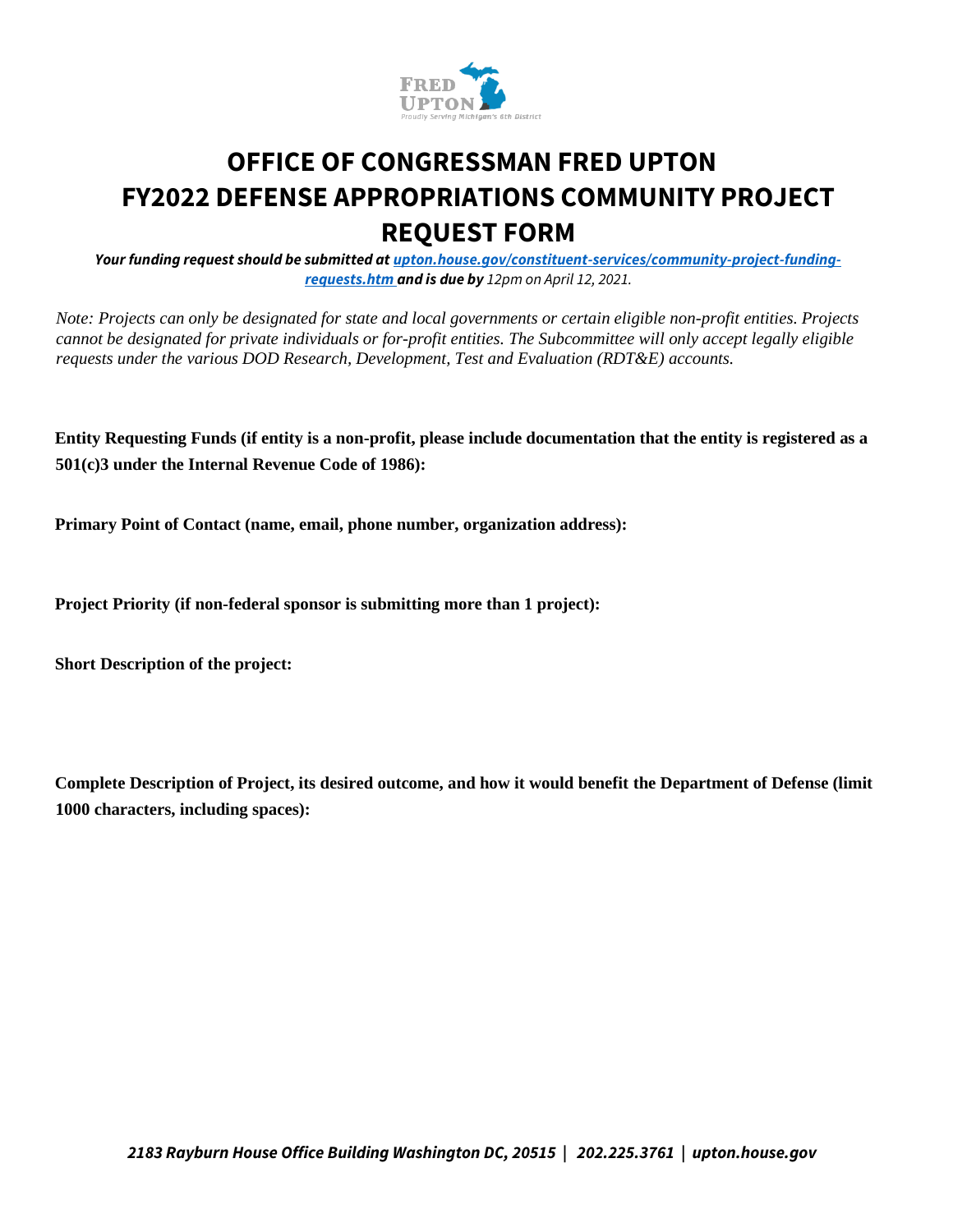**List the Line Number and Program Element Number proposed to fund the project (Example: \$1 million above the FY2022 budget request for RDT&E, Army, Line 2, PE# 0601102A for the University of YourState) (Note: The appropriate line and program element numbers must be included with your submission. If you do not know this information, please consult with the relevant DOD program office. This information can also be located in the DOD's RDT&E budget justification posted at: https://comptroller.defense.gov/Budget-Materials/Budget2021/.) Has this project been requested in any other bill, if so, which?** 

**Has this project been submitted to any other Member of Congress, if so please list the Members' name and a staff point-of-contact:** 

**Is this project a new or existing project?** 

**If an existing projected, has the project previously received federal funds?** 

**If yes, please list the sources and amounts of funding previously provided and in which fiscal year the funds were provided:** 

**Total Project Cost (including breakdown of federal/non-federal shares):** 

**Requested Amount:** 

*2183 Rayburn House Office Building Washington DC, 20515 | 202.225.3761 | upton.house.gov*